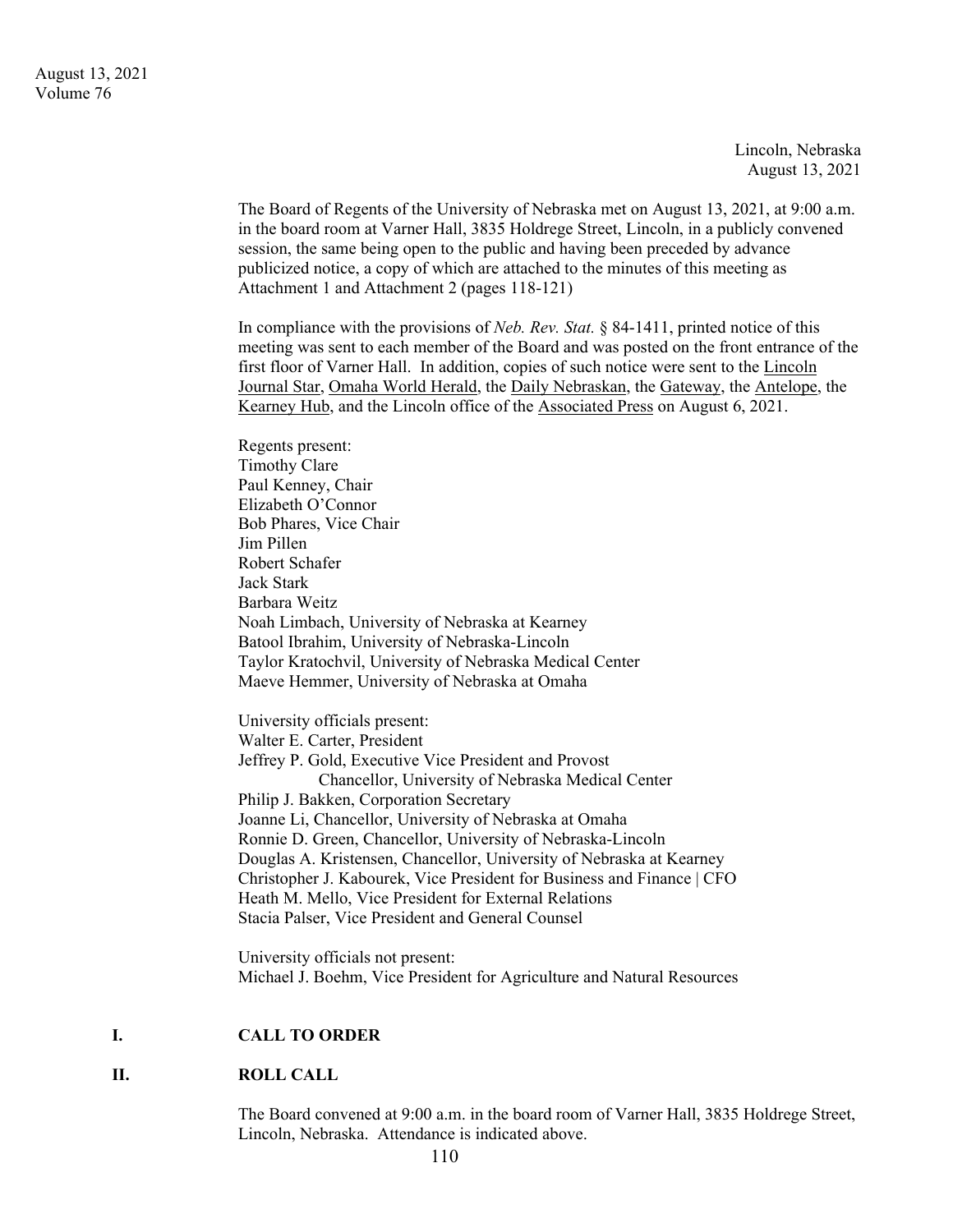#### **III. APPROVAL OF MINUTES AND RATIFICATION OF ACTIONS**

- Motion Moved by Clare and seconded by Stark to approve the minutes and ratify the actions of the regularly scheduled meeting on June 25, 2021.
- Action Student Opinion: Voting Aye: Ibrahim, Kratochvil, Limbach, and Hemmer. Voting Aye: Kenney, O'Connor, Phares, Pillen, Schafer, Stark, Weitz, and Clare. Motion carried.

 Chairman Kenney announced the location of the Notice of Meeting and Open Meetings Act.

#### **IV. PRESENTATIONS**

Senator John Stinner, Chairman of the Nebraska Legislature's Appropriations Committee addressed the Board.

#### **V. KUDOS**

**Student Regent Limbach presented a KUDOS award to Richard Wardyn**, Grounds Services Supervisor, Division of Facilities Management Planning at the University of Nebraska at Kearney.

**Regent Phares presented a KUDOS award to Jordan Malone**, Project Manager, Business and Finance at the University of Nebraska-Lincoln.

**Regent Schafer presented a KUDOS award to Lauren Lesiak**, Administrative Coordinator in the Niedfelt Nursing Research Center for the College of Nursing at the University of Nebraska Medical Center.

**Regent O'Connor presented a KUDOS award to Nik Stevenson**, Research Technician and Program Coordinator for the Nebraska STEM 4U Project at the University of Nebraska at Omaha.

#### **VI. PUBLIC COMMENT**

- Motion Regent Stark moved that the portion of the Standing Rules which limit speakers to 5 minutes per person and the total time for public comment to thirty minutes for all speakers be waived; and further moved that the Chair of the Board be authorized to preside over the public comment portion of this meeting and that the processes for public comment at this meeting conform to the meeting notice provided to the public one week ago. Seconded by Clare.
- Action Student Opinion: Voting Aye: Kratochvil, Limbach, Hemmer, Ibrahim. Voting Aye: O'Connor, Phares, Pillen, Schafer, Stark, Weitz, Clare, Kenney. Motion carried.

 Kathleen Kauth spoke on the topic of the Safer Communities App/COVID Geoff Friesen spoke on the topic of the Safer Communities App/COVID Corbin Hubbell spoke on the topic of the Safer Communities App/COVID Rosalind Kichler spoke on the topic of Critical Race Theory Shawn Trucke spoke on the topic of the Safer Communities App/COVID Wayne Smith spoke on the topic of the Safer Communities App/COVID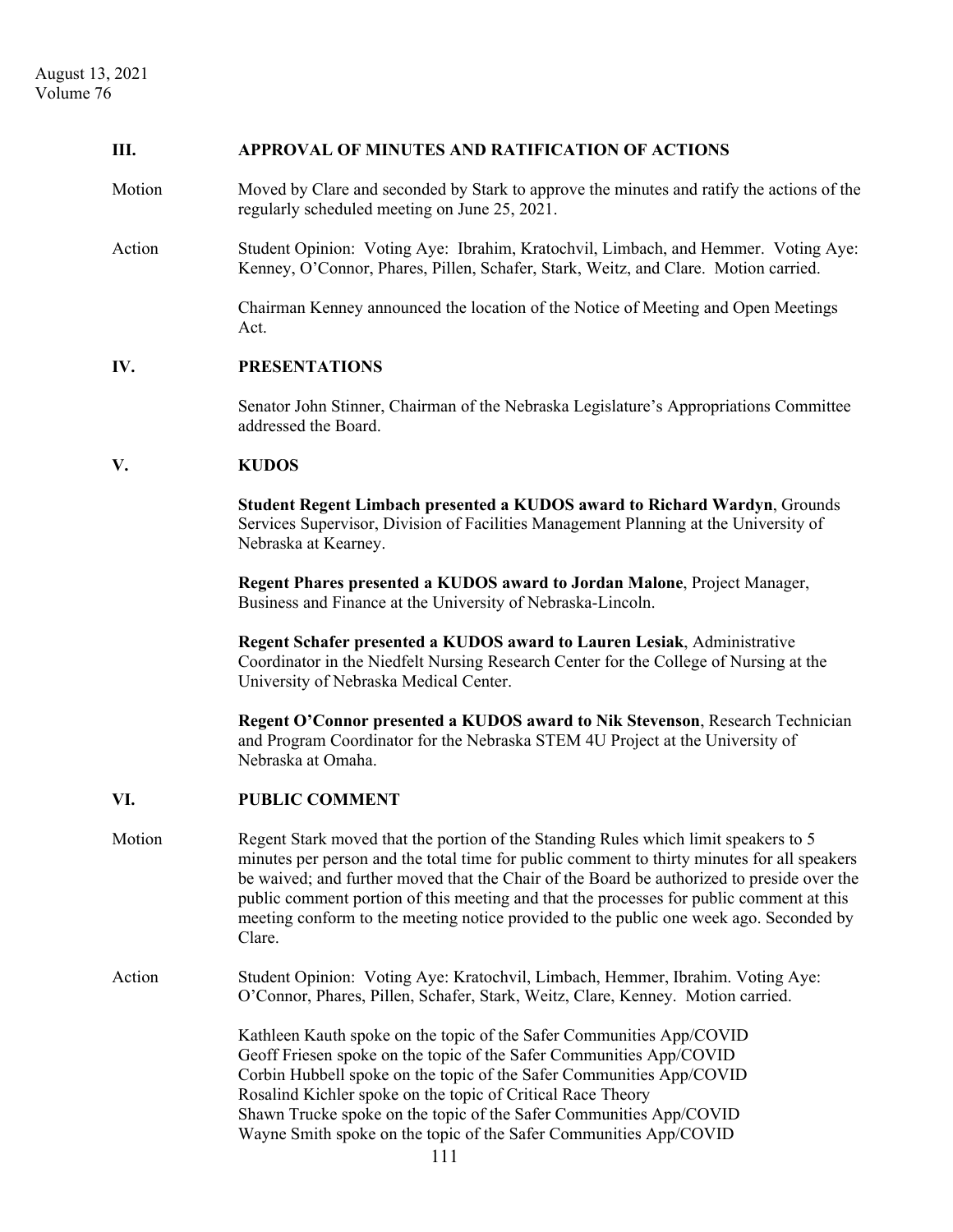Denise Bradshaw spoke on the topic of the Safer Communities App/COVID Mark Bonkiewicz spoke on the topic of the Safer Communities App/COVID Allie French spoke on the topic of the Safer Communities App/COVID Jeanne Weeder-Griesen spoke on the topic of the Safer Communities App/COVID Barbara Ramsey spoke on the topic of the Safer Communities App/COVID Marilyn Asher spoke on the topic of the Safer Communities App/COVID Dallas Asher spoke on the topic of the Safer Communities App/COVID Rev. Fr. Sasha Petrovich spoke on the topic of the Safer Communities App/COVID Kathy Holkeboer spoke on the topic of the Safer Communities App/COVID Ivy Harper spoke on the topic of the Safer Communities App/COVID Angie Eberspacher spoke on the topic of the Safer Communities App/COVID Kathryn Goodman spoke on the topic of Critical Race Theory Tess Mayer spoke on the topic of Critical Race Theory Dr. William Aviles spoke on the topic of Critical Race Theory Earlen Gutierrez spoke on the topic of Critical Race Theory Claudia Taylor spoke on the topic of Critical Race Theory Mary Bills-Strand spoke on the topic of Critical Race Theory Madison Whitney spoke on the topic of Critical Race Theory Caleb Hendricksen spoke on the topic of Critical Race Theory Dr. Regina Werem spoke on the topic of Critical Race Theory Steve Kolbe spoke on the topic of Critical Race Theory Mark Button spoke on the topic of Critical Race Theory Richard Moberly spoke on the topic of Critical Race Theory Kathryn Woerner spoke on the topic of Critical Race Theory Asaru Jordan spoke on the topic of Critical Race Theory Matthew Cooke spoke on the topic of Critical Race Theory Kathryn Wilson spoke on the topic of Critical Race Theory Joe Starita spoke on the topic of Critical Race Theory Danielle Conrad spoke on the topic of Critical Race Theory Laurel Hebenstreit spoke on the topic of Critical Race Theory Curt Ramaker spoke on the topic of Critical Race Theory Dr. Janette Eileen Jones spoke on the topic of Critical Race Theory Patrick Baker spoke on the topic of Critical Race Theory Emmet Storer spoke on the topic of Critical Race Theory Daniel Shafer spoke on the topic of Critical Race Theory Jamy Rentschler spoke on the topic of Critical Race Theory Vicki Wood spoke on the topic of Critical Race Theory Ibrahim Hamzat spoke on the topic of Critical Race Theory Darwin Archie Pettis spoke on the topic of Critical Race Theory Sarah Brumfield spoke on the topic of Critical Race Theory Vanessa Chavez Jurado spoke on the topic of Critical Race Theory Elizabeth Mary Hill spoke on the topic of Critical Race Theory Kimberly Salas spoke on the topic of Critical Race Theory Gabrielle Goodwin spoke on the topic of Critical Race Theory Betty Dessie spoke on the topic of Critical Race Theory Halley Taylor spoke on the topic of Critical Race Theory Jadyn Perkins spoke on the topic of Critical Race Theory Chris Hassebroek spoke on the topic of Critical Race Theory Jake Vargas spoke on the topic of Critical Race Theory Linda Kleen spoke on the topic of Critical Race Theory Dr. Francis Kay spoke on the topic of Critical Race Theory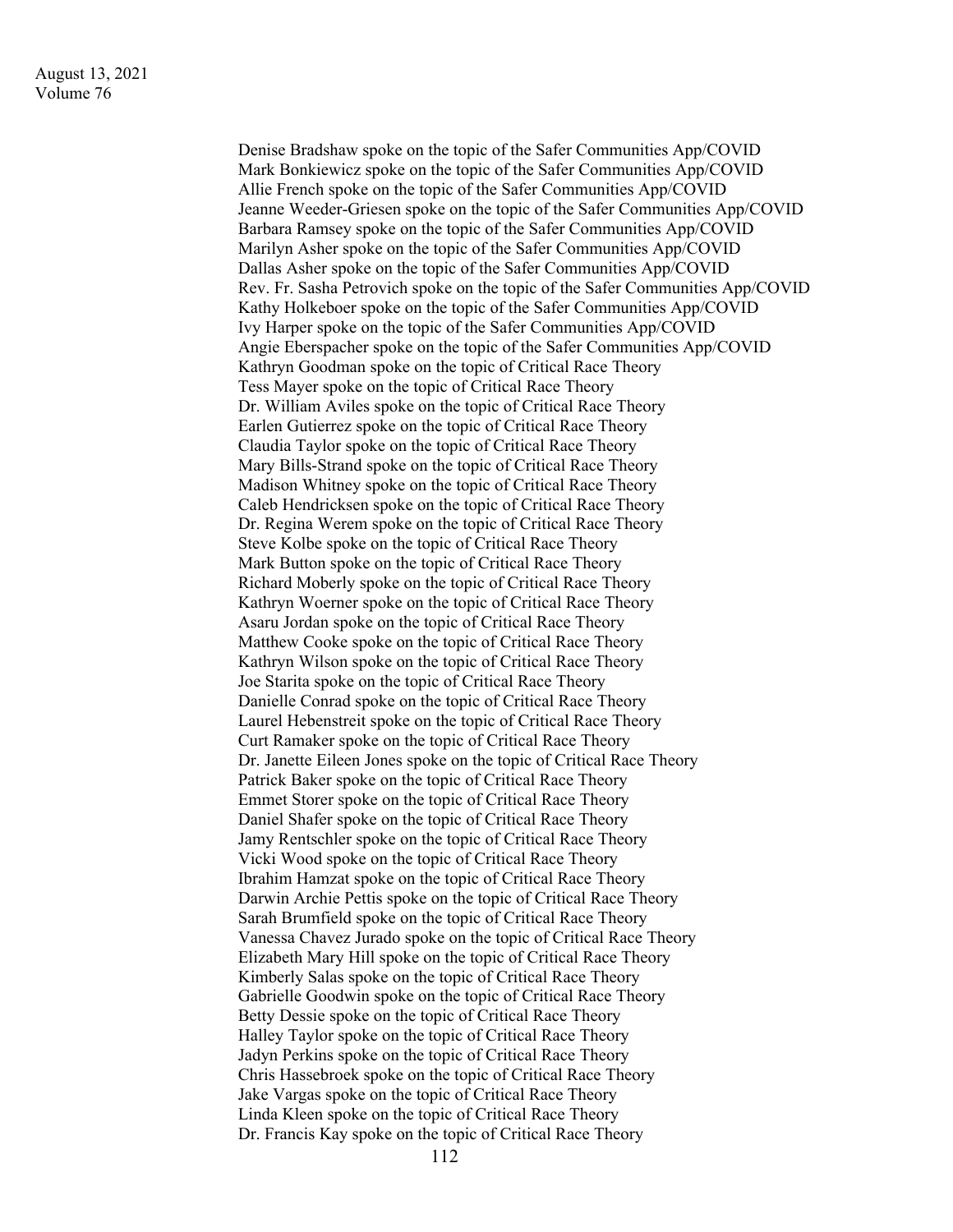Chairman Kenney declared the opportunity for public comment closed.

| VII.     | <b>RESOLUTIONS</b>                                                                                                                                                                                        |  |  |
|----------|-----------------------------------------------------------------------------------------------------------------------------------------------------------------------------------------------------------|--|--|
| Motion   | Moved by Pillen and seconded by Schafer to approve Addendum VII-I                                                                                                                                         |  |  |
| VII-I    | Resolution regarding Critical Race Theory, Addendum VII-I                                                                                                                                                 |  |  |
| Action   | Student Opinion: Voting No: Limbach, Hemmer, Ibrahim, and Kratochvil. Voting Aye:<br>Pillen, Schafer, Kenney. Voting No: Phares, Stark, Weitz, Clare, O'Connor. Motion fails.                             |  |  |
| IX.      | <b>PRESIDENT'S REMARKS</b>                                                                                                                                                                                |  |  |
|          | President Carter addressed the Board regarding Fall 2021 and COVID-19 protocols.                                                                                                                          |  |  |
| Х.       | UNIVERSITY CONSENT AGENDA<br><b>ACADEMIC AFFAIRS</b><br>A.                                                                                                                                                |  |  |
|          | None                                                                                                                                                                                                      |  |  |
|          | <b>B.</b><br><b>BUSINESS AND FINANCE</b>                                                                                                                                                                  |  |  |
|          | University of Nebraska-Lincoln                                                                                                                                                                            |  |  |
| Motion   | Moved by Pillen and seconded by Clare to approve item X-B-1                                                                                                                                               |  |  |
| $X-B-1$  | Approve the reappointment of Tom Henning and Dana Bradford as members of the "Class<br>A" Directors of the NICDC Board of Directors for three-year terms effective July 1, 2021.                          |  |  |
| Action   | Student Opinion: Voting Aye: Hemmer, Ibrahim, Kratochvil, and Limbach. Voting Aye:<br>Pillen, Schafer, Stark, Weitz, Clare, and Kenney, O'Connor, and Phares. Motion carried.                             |  |  |
| XI.      | UNIVERSITY ADMINISTRATIVE AGENDA                                                                                                                                                                          |  |  |
|          | <b>ACADEMIC AFFAIRS</b><br>A.                                                                                                                                                                             |  |  |
|          | University of Nebraska-Lincoln                                                                                                                                                                            |  |  |
| Motion   | Moved by Weitz and seconded by Stark to approve item XI-A-1                                                                                                                                               |  |  |
| $XI-A-1$ | Approve to eliminate the Bachelor of Arts (BA) in Computer Science in the Department of<br>Computer Science and Engineering in the College of Arts and Sciences at the University<br>of Nebraska-Lincoln. |  |  |
| Action   | Student Opinion: Voting Aye: Ibrahim, Kratochvil, Limbach and Hemmer. Voting Aye:<br>Schafer, Stark, Weitz, Clare, Kenney, O'Connor, Phares, and Pillen. Motion carried.                                  |  |  |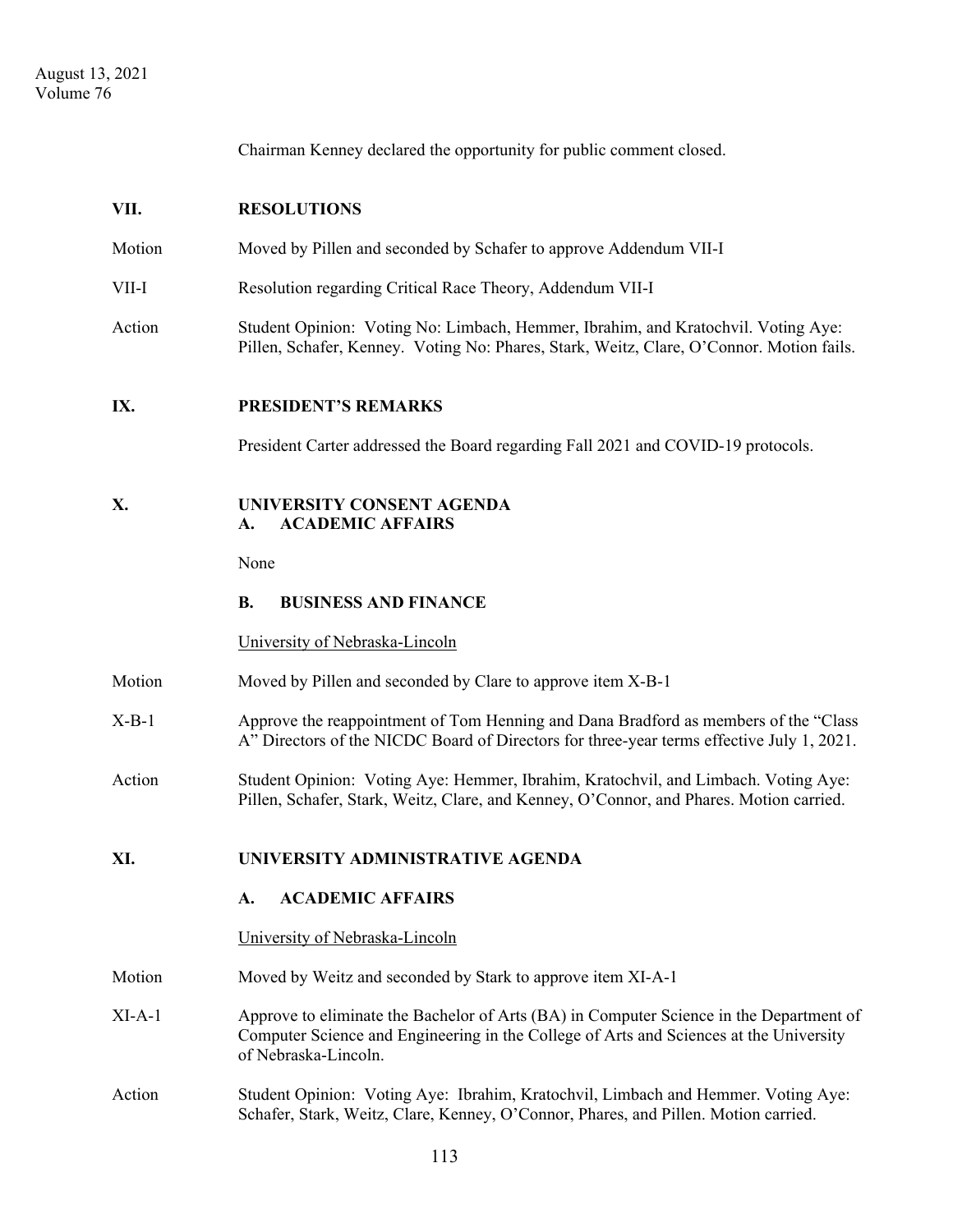## August 13, 2021 Volume 76

| Motion   | Moved by Clare and seconded by Phares to approve item XI-A-2                                                                                                                                                                                                                                          |
|----------|-------------------------------------------------------------------------------------------------------------------------------------------------------------------------------------------------------------------------------------------------------------------------------------------------------|
| $XI-A-2$ | Approval to create a Bachelor of Science (BS) in Environmental Engineering in the<br>Department of Civil and Environmental Engineering in the College of Engineering at the<br>University of Nebraska-Lincoln (UNL).                                                                                  |
| Action   | Student Opinion: Voting Aye: Kratochvil, Limbach, Hemmer, and Ibrahim. Voting Aye:<br>Stark, Weitz, Clare, Kenney, O'Connor, Phares, Pillen, and Schafer. Motion carried.                                                                                                                             |
| Motion   | Moved by Phares and seconded by Stark to approve item XI-A-3                                                                                                                                                                                                                                          |
| $XI-A-3$ | Approval to create a Bachelor of Science (BS) in Statistics and Data Analytics in the<br>Department of Statistics in the College of Agricultural Science and Natural Resources at<br>the University of Nebraska-Lincoln (UNL).                                                                        |
| Action   | Student Opinion: Voting Aye: Limbach, Hemmer, Ibrahim, and Kratochvil. Voting Aye:<br>Weitz, Clare, Kenney, O'Connor, Phares, Pillen, Schafer, and Stark. Motion carried.                                                                                                                             |
| Motion   | Moved by Clare and seconded by Ibrahim to approve items XI-A-4                                                                                                                                                                                                                                        |
| $XI-A-4$ | Approval to create a Doctor of Philosophy (PhD) degree in Biomedical Engineering in the<br>College of Engineering at the University of Nebraska-Lincoln (UNL)                                                                                                                                         |
| Action   | Student Opinion: Hemmer, Ibrahim, Kratochvil, and Limbach. Voting Aye: Clare,<br>Kenney, O'Connor, Phares, Pillen, Schafer, Stark, and Weitz. Motion carried.                                                                                                                                         |
| Motion   | Moved by Weitz and seconded by Ibrahim to approve item XI-A-5                                                                                                                                                                                                                                         |
| $XI-A-5$ | Approval to create the School of Computing in the College of Engineering by renaming<br>the existing Department of Computer Science and Engineering (CSE) currently shared<br>between the College of Arts and Sciences and the College of Engineering at the University<br>of Nebraska-Lincoln (UNL). |
| Action   | Student Opinion: Ibrahim, Kratochvil, Limbach, and Hemmer. Voting Aye: Kenney,<br>O'Connor, Phares, Pillen, Schafer, Stark, Weitz, and Clare. Motion carried.                                                                                                                                         |
| Motion   | Moved by Phares and seconded by Ibrahim to approve item XI-A-6                                                                                                                                                                                                                                        |
| $XI-A-6$ | Approval to create the Mater of Respiratory Care (MRT) in the College of Allied Health<br>Professions at the University of Nebraska Medical Center (UNMC).                                                                                                                                            |
| Action   | Student Opinion: Voting Aye: Kratochvil, Limbach, Hemmer, and Ibrahim. Voting Aye:<br>O'Connor, Phares, Pillen, Schafer, Stark, Weitz, Clare, and Kenney. Motion carried.                                                                                                                             |
| Motion   | Moved by Weitz and seconded by Ibrahim to approve item XI-A-7                                                                                                                                                                                                                                         |
| $XI-A-7$ | Approval to establish the Genome Editing and Education Center-Nebraska (GEEC-<br>Nebraska) in the Department of Pharmacology and Experimental Neuroscience in the<br>College of Medicine at the University of Nebraska Medical Center (UNMC).                                                         |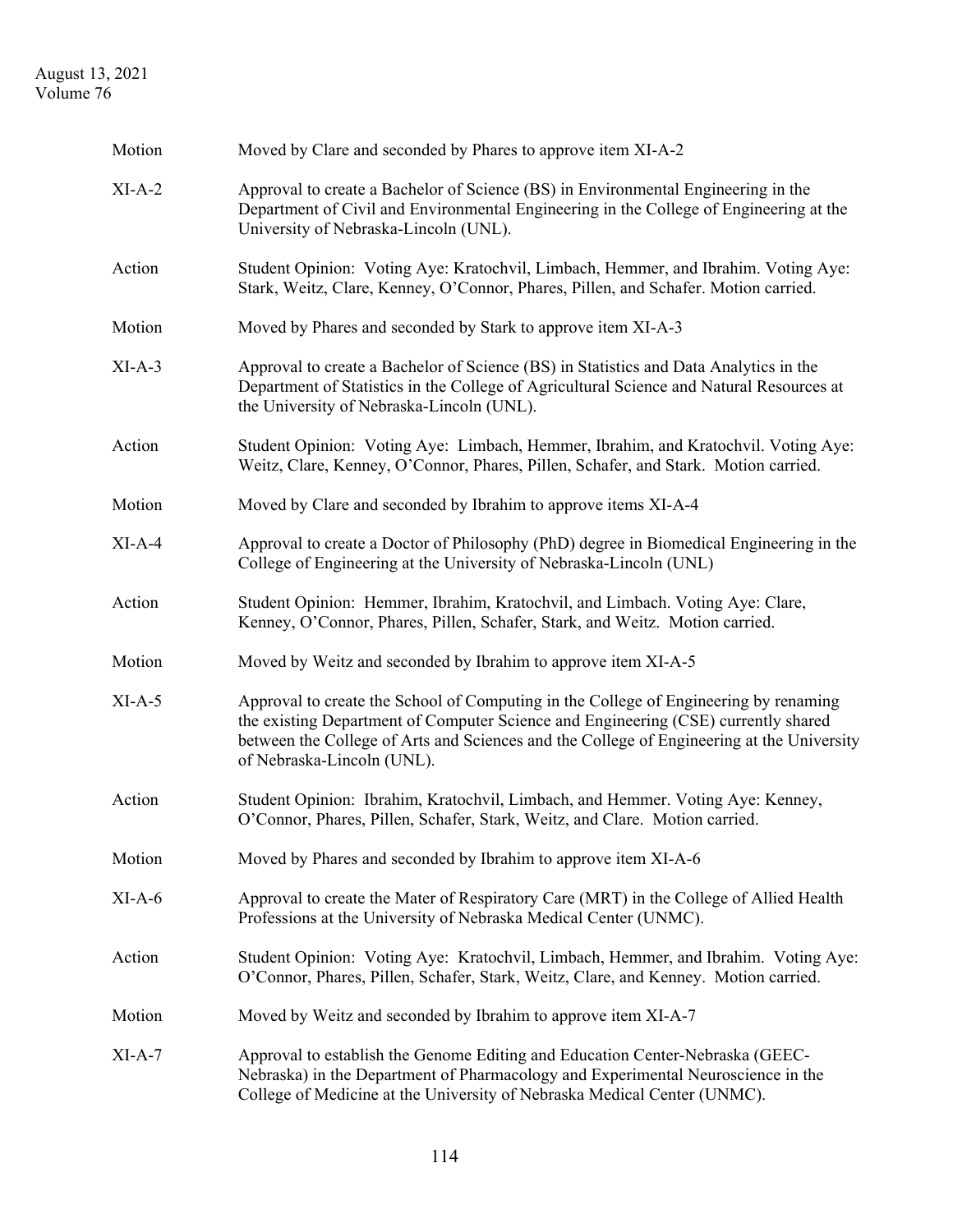August 13, 2021 Volume 76

| Action   | Student Opinion: Voting Aye: Limbach, Hemmer, Ibrahim, and Kratochvil. Voting Aye:<br>Phares, Pillen, Schafer, Stark, Weitz, Clare, Kenney, and O'Connor. Motion carried.                                                                                                                                                                                                                        |  |
|----------|--------------------------------------------------------------------------------------------------------------------------------------------------------------------------------------------------------------------------------------------------------------------------------------------------------------------------------------------------------------------------------------------------|--|
| Motion   | Moved by Hemmer and seconded by Weitz that the Board go into closed session as<br>authorized by Neb. Rev. Stat. § 84-1410 of the Revised Statutes of Nebraska for the<br>protection of the public interest, and to prevent needless injury to the reputation of persons<br>who have not requested a public hearing, for the purpose of holding a discussion limited to<br>the following subject: |  |
|          | Personnel matters involving members of the University staff.                                                                                                                                                                                                                                                                                                                                     |  |
|          | Chair Kenney declared that the closed session would be strictly limited to a discussion of:                                                                                                                                                                                                                                                                                                      |  |
|          | Personnel matters involving members of the University staff.<br>٠                                                                                                                                                                                                                                                                                                                                |  |
| Action   | Student Opinion: Voting Aye: Hemmer, Ibrahim, Kratochvil, and Limbach. Voting Aye:<br>Pillen, Stark, Weitz, Clare, Kenney, O'Connor, and Phares. Motion carried.                                                                                                                                                                                                                                 |  |
|          | The Board went into closed session at 1:17 p.m. and reconvened at 1:22 p.m.                                                                                                                                                                                                                                                                                                                      |  |
|          | University of Nebraska                                                                                                                                                                                                                                                                                                                                                                           |  |
| Motion   | Moved by Weitz and seconded by Hemmer to approve item XI-A-8                                                                                                                                                                                                                                                                                                                                     |  |
| $XI-A-8$ | Approve the award of Honorary Degree                                                                                                                                                                                                                                                                                                                                                             |  |
| Action   | Student Opinion: Voting Aye: Ibrahim, Kratochvil, Limbach, and Hemmer. Voting Aye:<br>Schafer, Stark, Weitz, Clare, Kenney, O'Connor, Phares, and Pillen. Motion carried.                                                                                                                                                                                                                        |  |
|          | <b>BUSINESS AND FINANCE</b><br><b>B.</b>                                                                                                                                                                                                                                                                                                                                                         |  |
|          | University of Nebraska                                                                                                                                                                                                                                                                                                                                                                           |  |
| Motion   | Moved by Stark and seconded by Ibrahim to approve item XI-B-1                                                                                                                                                                                                                                                                                                                                    |  |
| $XI-B-1$ | Approve agreement designating CDWG as strategic supplier of IT hardware for University<br>of Nebraska system                                                                                                                                                                                                                                                                                     |  |
| Action   | Student Opinion: Voting Aye: Kratochvil, Limbach, Hemmer, and Ibrahim. Voting Aye:<br>Stark, Weitz, Clare, Kenney, O'Connor, Phares, Pillen, and Schafer. Motion carried.                                                                                                                                                                                                                        |  |
|          | University of Nebraska-Lincoln                                                                                                                                                                                                                                                                                                                                                                   |  |
| Motion   | Moved by Ibrahim and seconded by Hemmer to approve item XI-B-2                                                                                                                                                                                                                                                                                                                                   |  |
| $XI-B-2$ | Approve revisions to the Kiewit Hall project and receive report from Business and Finance<br>Committee regarding Intermediate Design Review                                                                                                                                                                                                                                                      |  |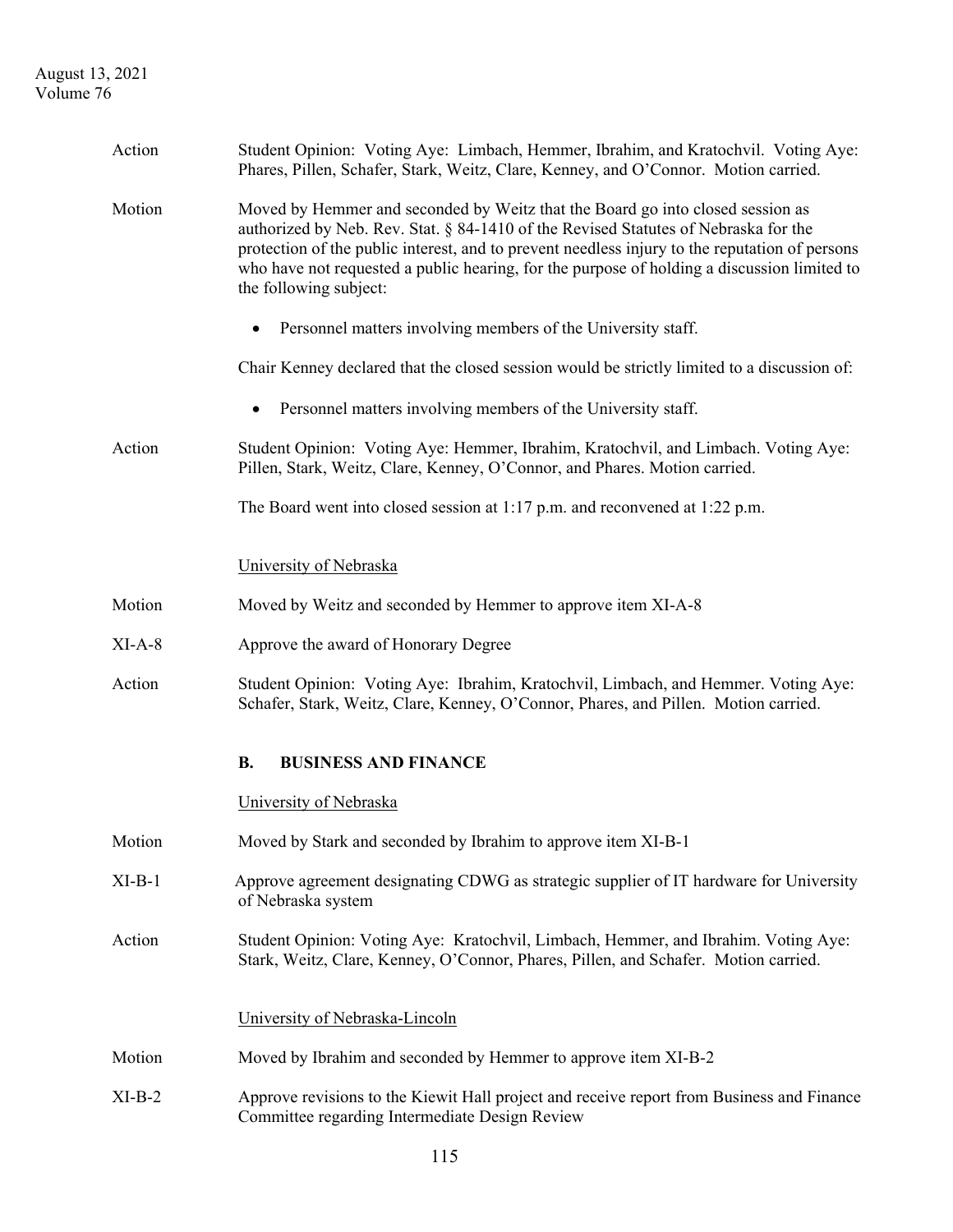| Action   | Student Opinion: Voting Aye: Limbach, Hemmer, Ibrahim, and Kratochvil. Voting Aye:<br>Weitz, Clare, Kenney, O'Connor, Phares, Pillen, Schafer, and Stark. Motion carried.                                                    |  |  |
|----------|------------------------------------------------------------------------------------------------------------------------------------------------------------------------------------------------------------------------------|--|--|
|          | $\mathbf{C}$ .<br><b>EXECUTIVE</b>                                                                                                                                                                                           |  |  |
| Motion   | Moved by Phares and seconded by Hemmer to approve item XI-C-1                                                                                                                                                                |  |  |
| $XI-C-1$ | Approve the proposed amendments of the Standing Rules of the Board of Regents                                                                                                                                                |  |  |
| Action   | Student Opinion: Voting Aye: Hemmer, Ibrahim, Kratochvil, and Limbach. Voting Aye:<br>Clare, Kenney, O'Connor, Phares, Pillen, Schafer, Stark, and Weitz. Motion carried.                                                    |  |  |
| Motion   | Moved by Clare and seconded by Phares to approve item XI-C-2                                                                                                                                                                 |  |  |
| $XI-C-2$ | Approve Grant of Performance-Based Merit Pay to President Carter for FY2020-21                                                                                                                                               |  |  |
| Action   | Student Opinion: Voting Aye: Ibrahim, Kratochvil, Limbach, and Hemmer. Voting Aye:<br>Kenney, O'Connor, Phares, Pillen, Schafer, Stark, Weitz, and Clare. Motion carried.                                                    |  |  |
| Motion   | Moved by Clare and seconded by Ibrahim to approve item XI-C-3                                                                                                                                                                |  |  |
| $XI-C-3$ | Approve request from President Carter, in accordance with his employment contract and<br>the Bylaws of the Board of Regents of the University of Nebraska, to serve on the board of<br>directors of an outside organization. |  |  |
| Action   | Student Opinion: Voting Aye: Kratochvil, Limbach, Hemmer, and Ibrahim. Voting Aye:<br>O'Connor, Phares, Pillen, Schafer, Stark, Weitz, Clare, and Kenney. Motion carried.                                                    |  |  |
|          | D.<br><b>REPORTS</b>                                                                                                                                                                                                         |  |  |
| $XI-D-1$ | Expedited Approval of French Graduate Certificate                                                                                                                                                                            |  |  |
| $XI-D-2$ | Expediated Approval of Machine Learning Graduate Certificate                                                                                                                                                                 |  |  |
| $XI-D-3$ | Expedited Approval of Sociology Graduate Certificate                                                                                                                                                                         |  |  |
| $XI-D-4$ | Expediated Approval of Teaching Spanish to Heritage/Bilingual Learners Graduate<br>Certificate                                                                                                                               |  |  |
| $XI-D-5$ | Approve the correct naming of The History of Teaching Tools Exhibit within the Wigton<br>Heritage Center                                                                                                                     |  |  |
| $XI-D-6$ | <b>Bids and Contracts</b>                                                                                                                                                                                                    |  |  |
| $XI-D-7$ | President's FY2020-21 Self-assessment                                                                                                                                                                                        |  |  |
|          | Chairman Kenney accepted the reports on behalf of the Board.                                                                                                                                                                 |  |  |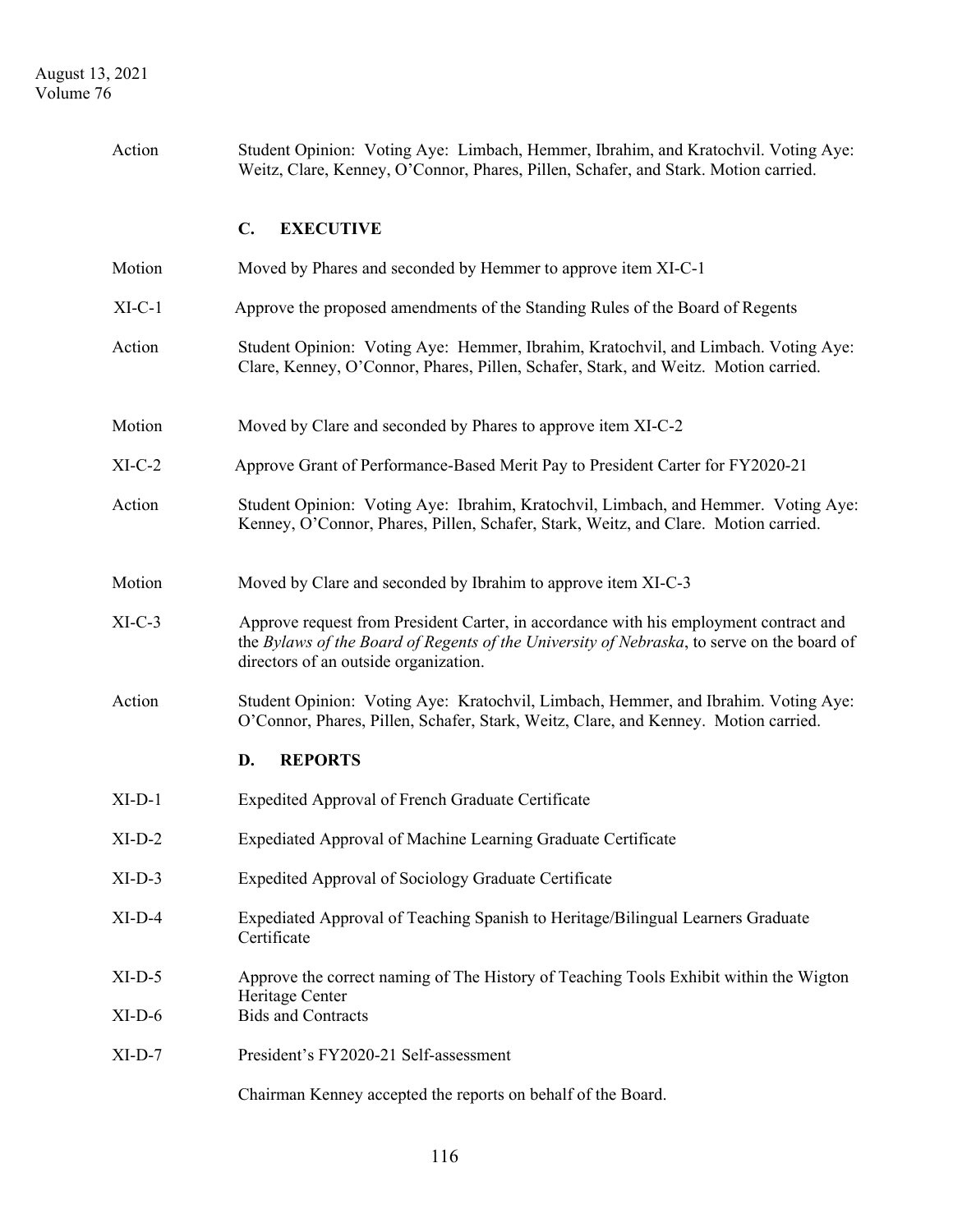#### **XII. ADDITIONAL BUSINESS**

None

## **XIII. ADJOURNMENT**

 There being no further business, the meeting was adjourned by Chairman Kenney at 1:33 p.m.

 $\mathcal{L}_\text{max}$  and the contract of the contract of the contract of the contract of the contract of the contract of

Respectfully submitted,

Philip J. Bakken Paul R. Kenney, Chair Corporation Secretary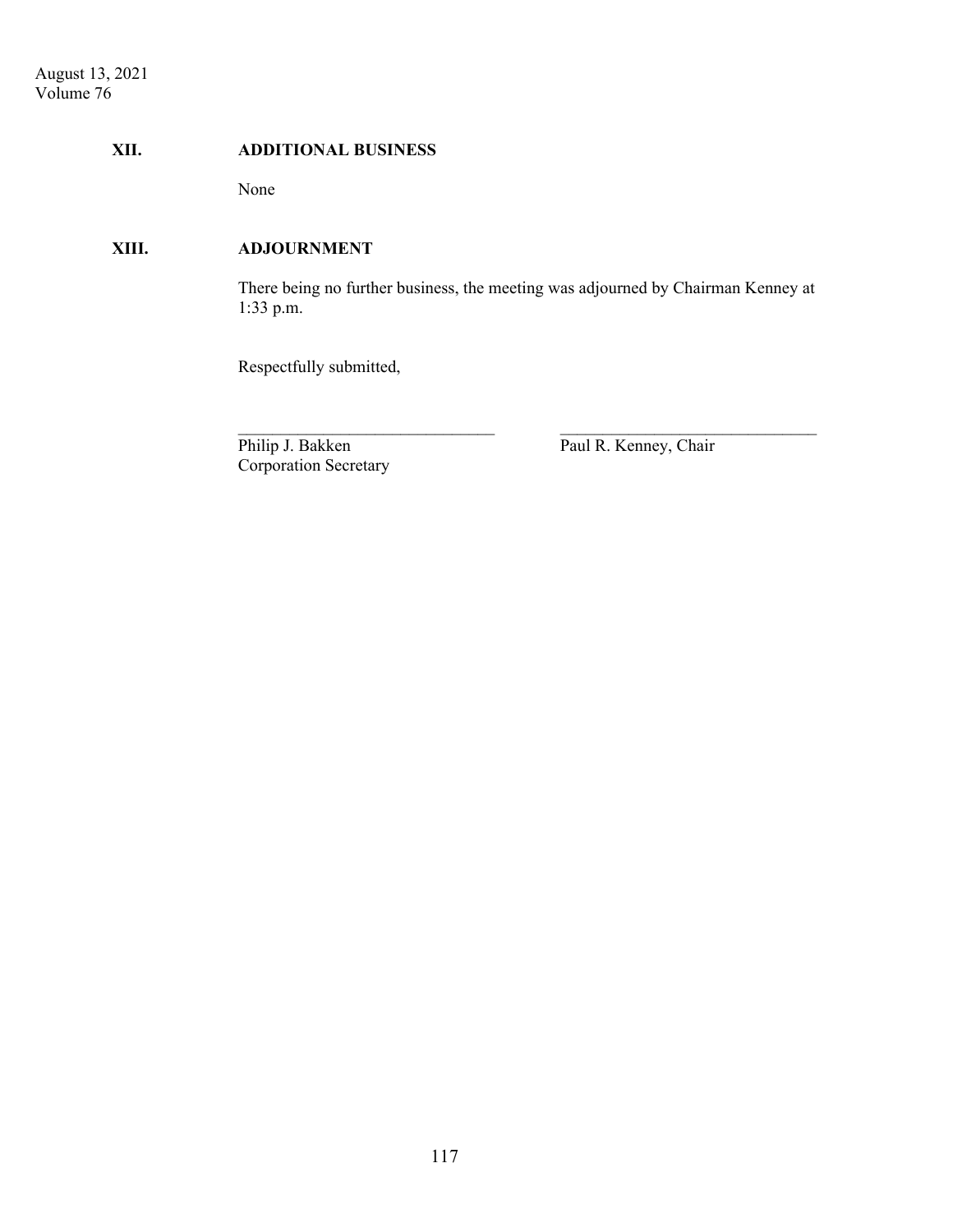# **ATTACHMENT 1**

## **NOTICE OF MEETING**

Notice is hereby given that the Board of Regents of the University of Nebraska will meet in a publicly convened session on Friday, August 13, 2021, at 9:00 a.m. in the Boardroom at Varner Hall, 3835 Holdrege Street, Lincoln, Nebraska.

In accordance with the requirements of Section 7.2 of the Standing Rules of the Board of Regents and Section 1.11 of the *Bylaws of the Board of Regents*, notice is hereby given that at the above-described meeting, amendments to the Standing Rules shall be proposed, as indicated in the attached agenda item. An agenda of subjects not related to the proposed Standing Rules amendments will be subsequently posted in accordance with the law, the Bylaws, and rules which govern the Board of Regents. When so posted, the full agenda for the meeting, will be available for inspection in the office of the Corporation Secretary of the Board of Regents at Varner Hall, 3835 Holdrege Street, Lincoln, Nebraska and at https://nebraska.edu/regents/agendas-minutes.

A copy of this notice will be delivered to the Lincoln Journal Star, the Omaha World-Herald, the Daily Nebraskan, the Gateway, the Antelope, the Kearney Hub, the Lincoln office of the Associated Press, members of the Board of Regents, and the President's Council of the University of Nebraska.

Dated: August 2, 2021

Philip J. Bakken Corporation Secretary Board of Regents University of Nebraska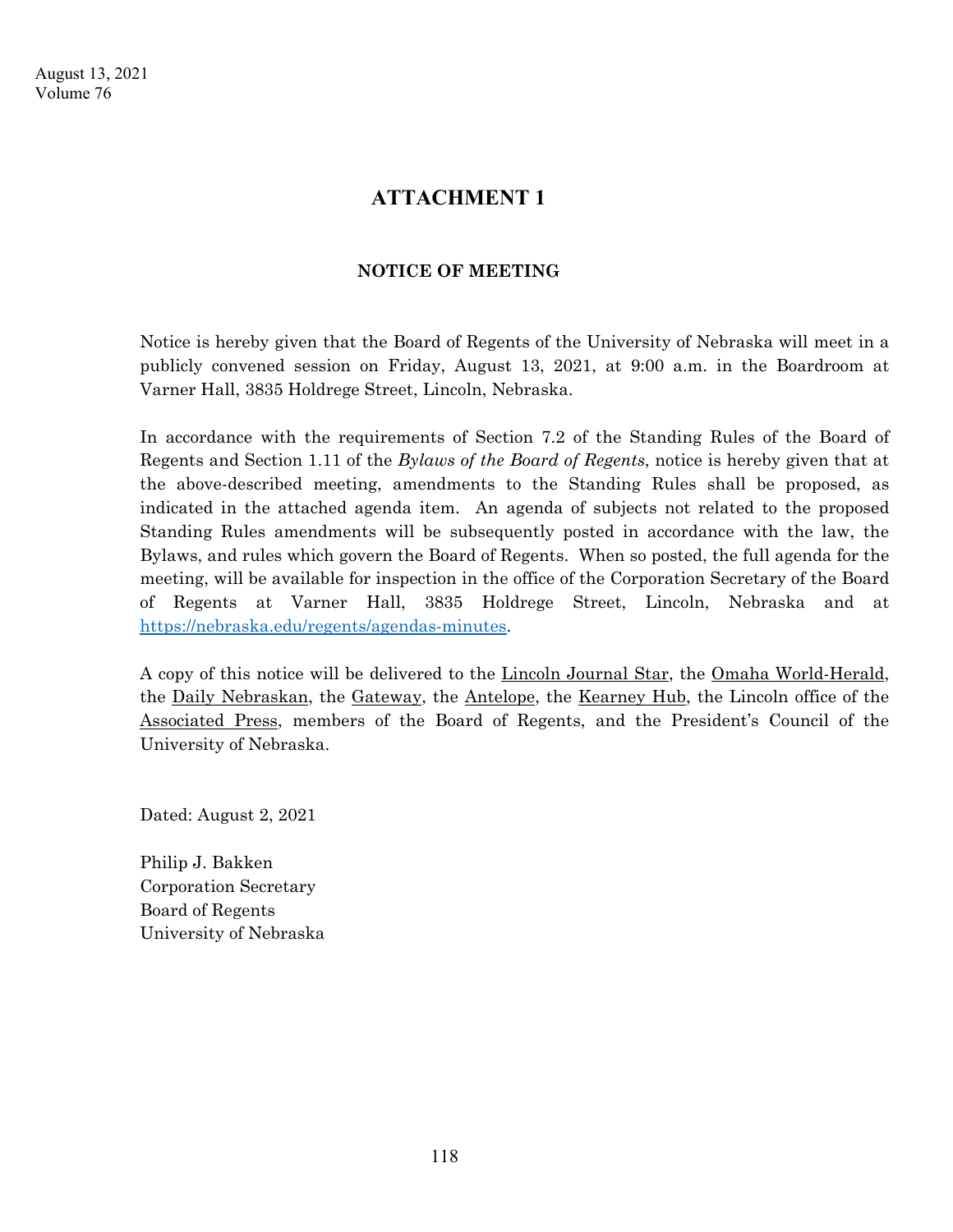| TO:                  | The Board of Regents                                                                                                                                                                                                                                                                                                                                           | Addendum IX-A-1 |
|----------------------|----------------------------------------------------------------------------------------------------------------------------------------------------------------------------------------------------------------------------------------------------------------------------------------------------------------------------------------------------------------|-----------------|
|                      | <b>Executive Committee</b>                                                                                                                                                                                                                                                                                                                                     |                 |
| <b>MEETING DATE:</b> | August 13, 2021                                                                                                                                                                                                                                                                                                                                                |                 |
| <b>SUBJECT:</b>      | Amendment of the Standing Rules of the Board of Regents                                                                                                                                                                                                                                                                                                        |                 |
| RECOMMENDED ACTION:  | Approve the proposed amendments of the Standing Rules of the Board<br>of Regents                                                                                                                                                                                                                                                                               |                 |
| PREVIOUS ACTION:     | June $25$ , $2021$ – The proposed amendments of the Standing Rules were<br>presented for information only in accordance with the requirements of<br>Section 7.2 of the Standing Rules and Section 1.11 of the Bylaws of the<br><b>Board of Regents.</b>                                                                                                        |                 |
|                      | October 8, 2020 - The Standing Rules were last amended.                                                                                                                                                                                                                                                                                                        |                 |
| <b>EXPLANATION:</b>  | On April 21, 2021, Governor Ricketts approved LB83, which permits<br>public entities subject to the Nebraska Open Meetings Act to hold up to<br>half of their meetings by virtual conferencing during a calendar year.<br>The attached amendments set forth a process by which Regents may<br>request virtual attendance at a meeting of the Board of Regents. |                 |
| SPONSOR:             | Executive Committee, Board of Regents                                                                                                                                                                                                                                                                                                                          |                 |
| <b>RECOMMENDED:</b>  | Walter & Carta<br>Walter E. Carter, President<br>University of Nebraska                                                                                                                                                                                                                                                                                        |                 |
| DATE:                | July 29, 2021                                                                                                                                                                                                                                                                                                                                                  |                 |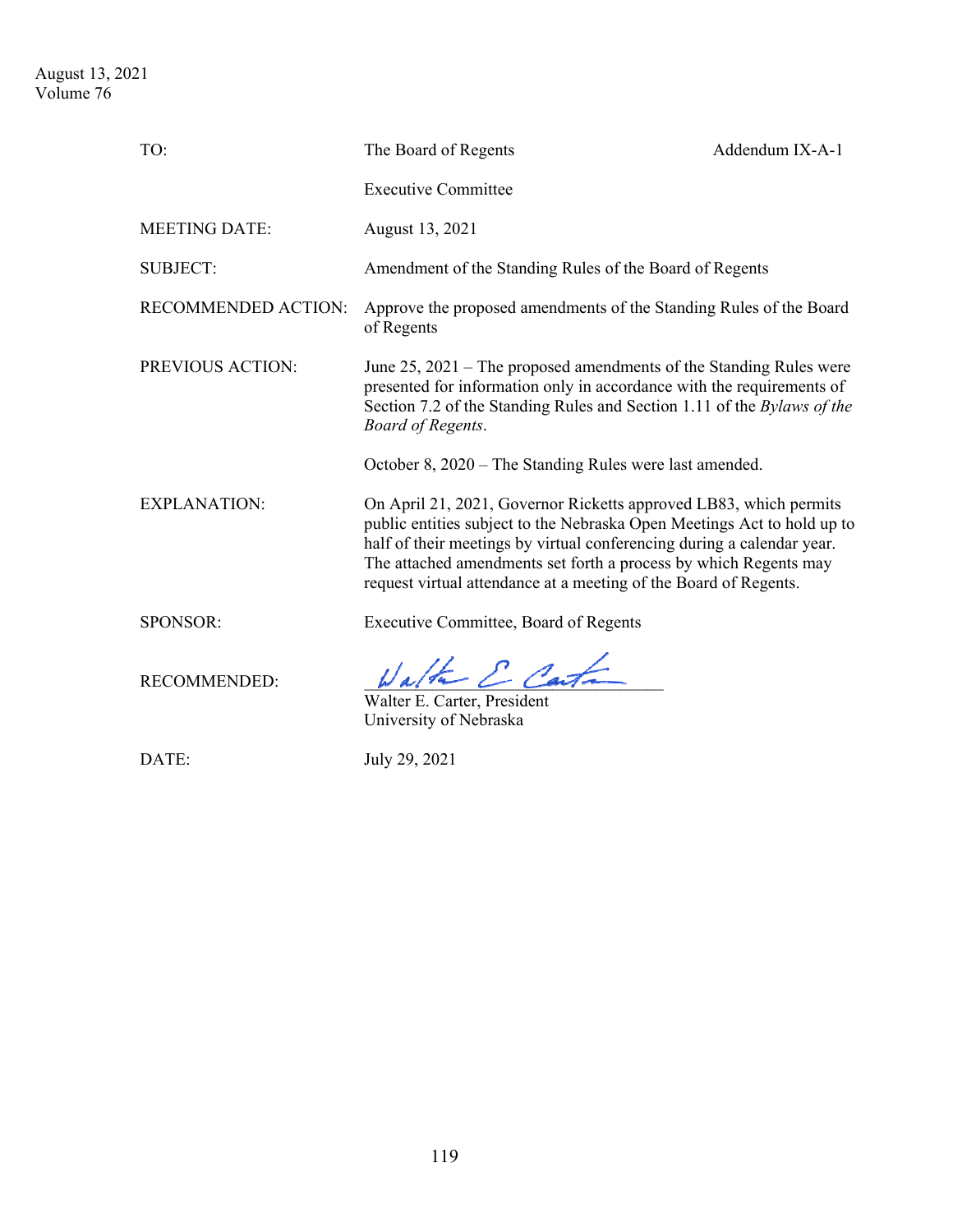SECTION 2. Meetings of the Board.

**2.1 Annual Meeting.** The Board shall hold its annual meeting as required by Section 1.4 of its Bylaws.

**2.2 Additional Meetings.** The Board may hold such additional meetings during the year as it deems necessary, either as scheduled meetings or as emergency meetings called at the request of the Chairperson or by any two voting members of the Board.

**2.3 Location of Meetings.** The Board shall normally meet in the Boardroom at Varner Hall, 3835 Holdrege Street, Lincoln, Nebraska. The Board may, however, meet at other locations as desired.

**2.4 Notice for Annual and Scheduled Meetings.** Public notice of each annual meeting and any scheduled meeting shall be given at least five (5) days prior to the meeting; provided, that public notice of any item scheduled for public hearing before the Board shall be given at least ten (10) days prior to the date of the hearing. The Corporation Secretary shall maintain a list of news media which have requested advance notification of Board meetings and shall provide advance notification to them of the time and place of each annual and scheduled meeting and the agenda for any such meeting.

**2.5 Notice of Emergency Meetings.** When it is necessary to hold an emergency meeting without the advance public notice provided in Section 2.4 of these Rules, the Corporation Secretary shall make a reasonable effort to contact those members of the news media who have requested notification of Board meetings and advise them of the agenda for the emergency meeting.

**2.6 Virtual Meetings.** In the absence of an emergency declared by the Governor, meetings of the Board ordinarily will be conducted in person. Upon written application to and approval by the Chairperson, individual Board members may attend by virtual conferencing. Applications for virtual attendance should be for good cause, such as sickness, military orders, required business travel, or other essential reasons and shall be submitted to the Chairperson at least ten (10) days prior to the date of the meeting at which virtual attendance is requested. Unless pursuant to an emergency declared by the Governor, no more than one-half of the meetings of the Board during any calendar year will be conducted with one or more voting members of the Board in virtual attendance.

**2.7 Scheduling and General Conduct of Meetings.** All meetings of the Board shall be scheduled and conducted in ways which are consistent with the Bylaws of the Board, these Rules, and the Nebraska Open Meetings Act, Neb. Rev. Stat. §§ 84-1408 to 84-1414